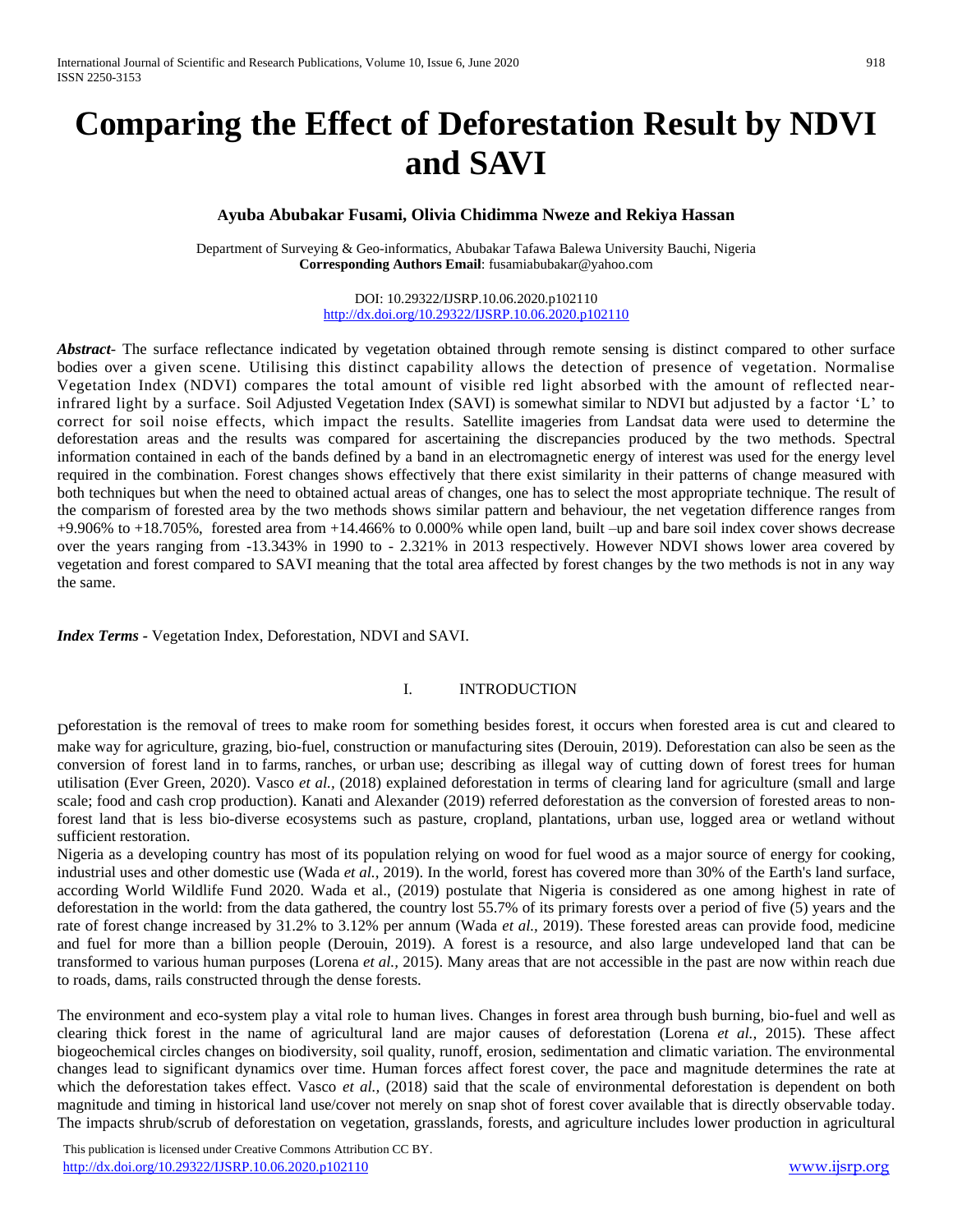International Journal of Scientific and Research Publications, Volume 10, Issue 6, June 2020 919 ISSN 2250-3153

output, lower grazing land, increase desertification, erosion and reduction in water retainage by soil. Rothrock (2019) asserts that zero net deforestation on four big companies namely cattle, soy, palm oil and pulp and paper, in the supply chain are responsible for bulk of the world's deforestation. These will be affected by climate change, changes to human activities and the ecosystems (Rothrock, 2019). Projections of the changes in forest depend to some extent on rates of population and economic growth. Government policy can directly affect the rate of deforestation through measures that ensure sustainability of the forest itself. Wada *et al.,* (2019) said that the problem of Nigerian deforestation results from bush burning, irregular logging, and rapid urban development, use of bio-fuel as cooking fuel, soil erosion, agricultural activities and oil spillage. Kanati and Alexander (2019) said that forest depletion is among the major environmental problems that threaten and have severe consequences on our environments, by decreasing both floral and faunal species apart from giving more pressure to the forest dwellers that depend on them for survival in form of income and food supplement.

Thus, decisions can be made on the type of plant for farmers to affect response to changing growing conditions and/or for afforestation. However, household can be compelled to respond to policies of zoning or regulations (at national, state, county, or municipal levels) by elevating their houses to reduce the impacts associated with more increased in deforestation. Rothrock (2019); Juliano and Clarissa, (2019), said that resolution passed in response to evidence of risks associated to climate change and deforestation accounted for 20% of the global greenhouse emissions worldwide. Finer and Mamani (2019) analyzed deforestation data over Colombian Amazon to better understand its current trends, patterns and discovered a lost nearly 1.2 million acres (478,000 hectares) of forest between 2016 and 2018 of which 73% (860,000 acres) were primary forest. Vegetation cover is carbon reduction options in urban areas where high densities are found in tropical forests (Jayme *et al.,* 2019), with most of that carbon release by automobiles, household fuel, industrial output/waste, and etc found in not soil alone, but also in vegetation, landfills, buildings structures and etc. It absorbs the net sources of carbon from the atmosphere, and good source of oxygen to livestock. Muhammad (2019) asserts that a lot of efforts were made to secure mountain forest functions and to counteract the negative impact of declining forest often constrained by data uncertainty of factors contributing to deforestation. Brazilian Amazon (2019) reports that humans internationally set fires largely for agricultural purpose every year to prepare land for pasture and cropland, it consequently spread beyond their intended boundary and set forest fire causing damage to trees leading to deforestation.

The report on 'Targeting Zero Deforestation' also states that; some developing countries viewed that developed world, such as the United States of America, enjoyed cutting down their forests centuries ago and benefited economically from it, hence it seems hypocritical to deny other developing countries do the same, meaning the poor countries should not have to bear the cost of preservation when the rich countries created the problem. Globalization is another root cause of deforestation (Jayme *et al.,* 2019), despite that there are some instances in which the impacts of globalization have promoted localized forest recovery. Vasco *et al.,* (2018) in his identification and assessment of the condition of forests says; is not easy to uniquely define the agents of deforestation since different people have widely different views on what is contributing deforestation. Developing alternatives to deforestation by adopting sustainable farming practices can restore back the lost forest, through replanting trees in cleared areas or by simply allowing ecosystem regenerate forest over time (Lalisa *et al.,* 2019). Brazilian Amazon (2019) reports on deforestation highlighted some key solutions to sustainable forest management, these include;

- i. Reverse the worldwide loss of forest cover through sustainable management, including protection, restoration, afforestation and reforestation efforts to prevent forest degradation, contributing to the global means in addressing climate change.
- ii. Enhance forest-based economic, social and environmental benefits towards improving the livelihoods of forest-dependent societies.
- iii. Increasing area of forests protection worldwide, sustainable management of forest and forest products.
- iv. Mobilise new and additional resources from all sources for implementation of sustainable forest and straighten scientific, technical cooperation and partnerships.
- v. Promote governance frameworks to implement sustainable forest management, including the United Nations forest instrument to enhance the contribution of forest development.
- vi. Enhance cooperation, coordination on forest-related issues at all levels, within the United Nations system and across its member on forests, as well as across sectors stakeholders.

 This publication is licensed under Creative Commons Attribution CC BY. The major aim of forest restoration is to return it to its original state before it was cleared (Kemen *et al.,* 2019). This will quicken the ecosystem so that it can start to naturally repair itself afterwards, wildlife will return, water systems will re-establish, carbon will be restored as well as soil nutrients. Water content in the soil and atmospheric moisture can also improve the condition of living organism living within the forest zones (Doug *et al.,* 2014). Aforestation results in an improved environmental condition that supports conservation (Doug *et al.,* 2014). Appropriate and reliable monitoring frame work for deforestation through interpretation of satellite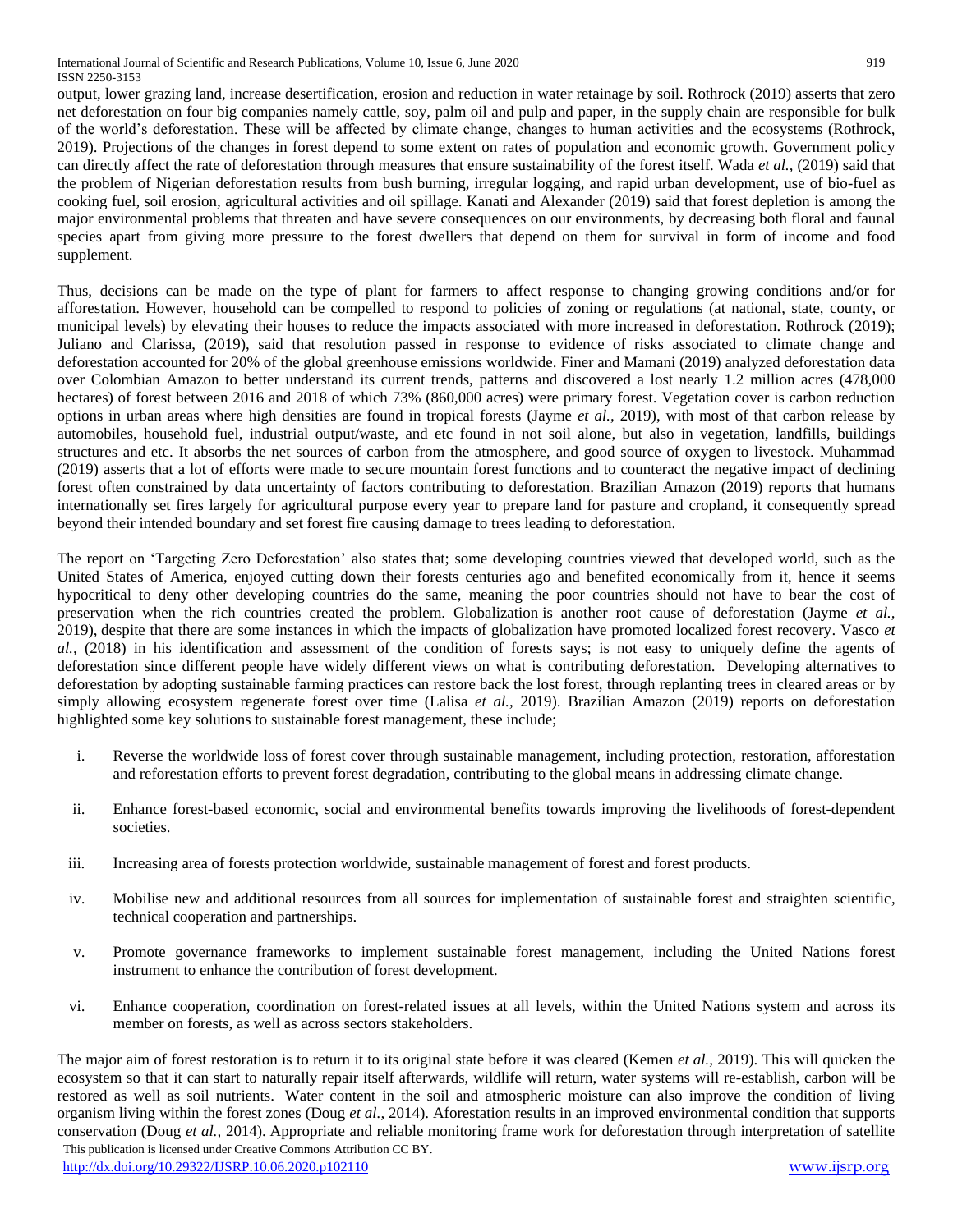International Journal of Scientific and Research Publications, Volume 10, Issue 6, June 2020 920 ISSN 2250-3153

imagery provide a wide range of option in the identification of locations assessed to quantify the amount of area deforested (Lorena *et al.,* 2015), measured at the present time. The spectral reflectance behaviour across different bands measured by a given sensor of satellite imagery, to check the presence of vegetation over a given scene by combining two of such bands that enhances the contrast between the images, having high reflectance in vegetation and remaining aspects such as bare soil, manmade structures, can be helpful in analysing the forest of a given area.

NDVI basically, works by mathematical ratio of comparing the amount of absorbed visible red light and the reflected near-infrared light. The chlorophyll pigment in a plant absorbs most of the visible red light energy, while the cell structure of a plant reflects most of the near-infrared light for photosynthetic activity and is commonly associated with dense vegetation. This results in fewer reflectance observed in the red band and higher reflectance in the near-infrared band. The SAVI is similar to NDVI, it has additional soil adjustment factor 'L' in NDVI equation correcting for soil noise effects (soil color, soil moisture, soil variability across region, etc.), which affect the results. When a significant amount of the soil surface is exposed to remote sensing energy, the soil reflectance can influence the NDVI values in the imagery. The Light that was reflected from the soil has significant effect on NDVI values by changing the values. 'L' is a correction factor which ranges from '0' for very high vegetation indexed cover to '1' for very low vegetation index cover. A 0.5 value of 'L' is commonly used for intermediate vegetation cover, for 'L' value equal to zero, SAVI becomes the same equation as NDVI. For this research 'L' was set at 0.5 assumed on moderate forest ground.

#### II. STUDY AREA

Damaturu, the headquarters of Ngazaragamo emirate council is the state capital of Yobe State. It has a total area of 2,366 km<sup>2</sup> with a population of 88,014 at the 2006 census, connected to trunk A3 highway. It is located at an approximate geographical Coordinates: 11° 44′ 40″ N 11° 57′ 40″ E. The vegetation is predominantly of the Sudan savannah type, with scattered trees, it is a Sahel savannah zone consisting of sandy soils. There is little rainfall throughout year of about 649 mm on the average in a year. The average annual temperature is 25.2  $\degree$ C and a time zone of WAT (UTC+1). Figure 1.1 shows the map of the study area.



Figure 1.1 Map of Nigeria showing study area

### III. METHODOLOGY

Satellite images were acquired covering the scene of the study area from United States Geological Survey Agency (USGS) from 1988-2018. The study area was extracted by the mask of the shape file from the administrative boundary of the local government. The extracted image of the study area were indexed into five classes through the use of normalise vegetation index (NDVI) and Soil Adjusted Vegetation Index (SAVI) to obtain the zones/areas vegetation and forest area. Wada *et al.,* (2019) adopted Normalize difference vegetation index (NDVI) to classify and produce maps for quantifying the vegetation changes. Results from NDVI calculation ranges from -1 to 1. Negative values indicate areas with water, marshy surfaces, manmade structures, rocks,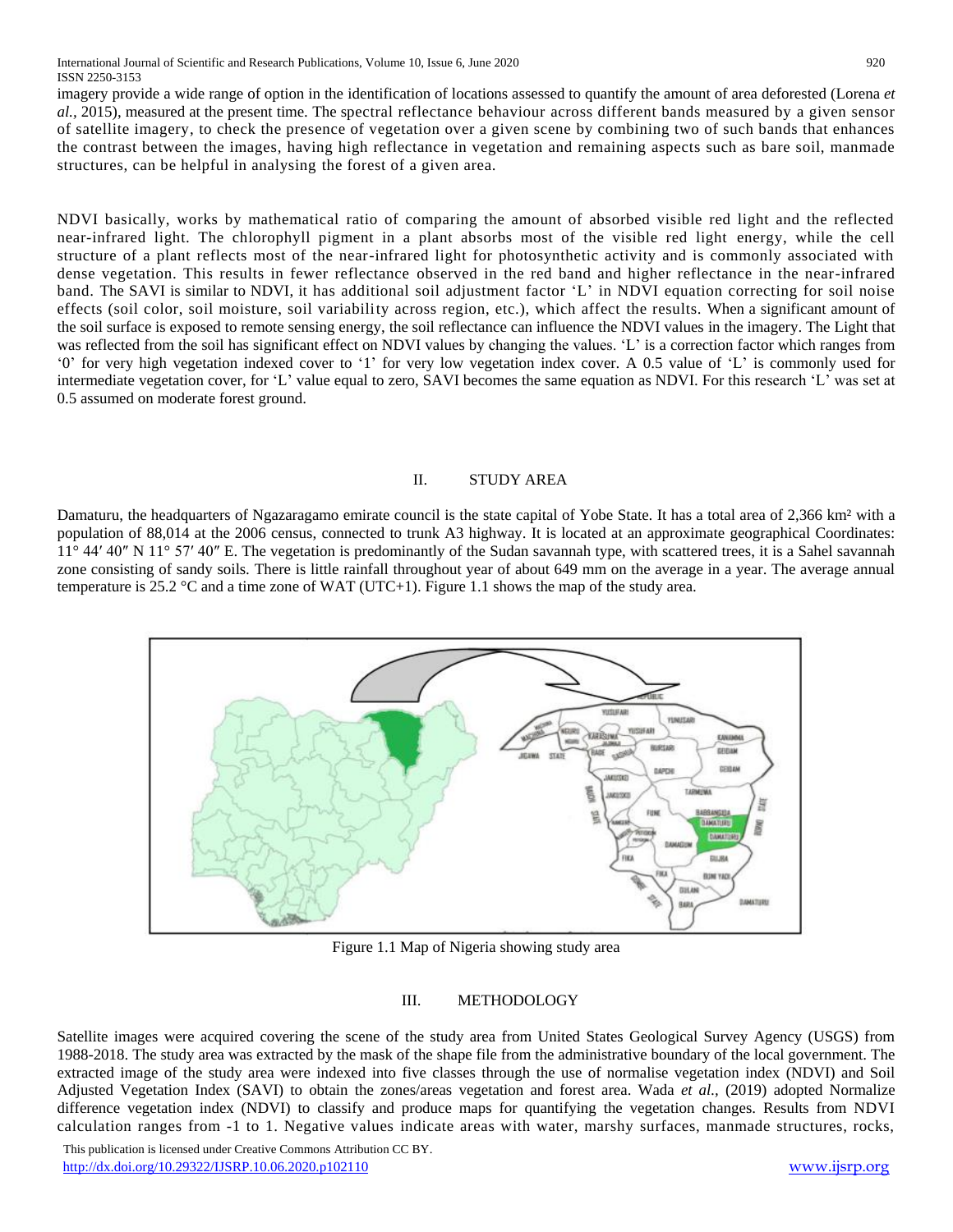clouds, snow; bare soil usually gives values that falls within 0.1- 0.2; while plants always have positive values ranging between 0.2 and 1. For healthy, dense vegetation canopy, the values are above 0.5, meanwhile sparse vegetation have its values ranging within 0.2 to 0.5. Generally, NDVI values between 0.2 and 0.4 are areas with sparse vegetation; 0.4 and 0.6 for moderate vegetation and anything above 0.6 indicates the highest possible density of green. The change in index result gave in-depth information on how these techniques vary. NDVI is given by the relationship:

$$
NDVI = \frac{NIR - RED}{NIR + RED}
$$

However, SAVI index aimed at minimizing the soil brightness and its influence was expressed in mathematical relationship given by:

$$
SAVI = \frac{NIR - RED}{NIR + RED + L} * (1 + L)
$$

Its values also range within -1 to 1 like NDVI, depending on the amount of green vegetation that is present in the area. The imagery used are that of 1990, 1999, and 2013, the level of forest change between the selected years in terms of reduction or increase in the index value was carried out and their significant changes where measured and analyzed.

#### IV. RESULTS and DISCUSSION

The result from NDVI map showing indices in the selected study years of 1990, 1999 and 2013 are given in the figure 1.2a to 1.2c respectively. The results indicate that there are differences in the forested land of the area across the years of the study considered. From the map, green colour area represents vegetation area; beige colour represents built-up, bare soil and open land while pink show the forested areas for the respective years. The second figure (Figure 1.2b) shows there was a great change in area covered by vegetation which occurred between 1988 and 1999 with significant changes also in the forested area. The forest area was very small compared to vegetation and open land, built-up and bare soil. In 1999 the forest area levelled pink has tremendous reduction in total area covered, this may be as a result in increase in the demand of fuel wood by the forest inhabitants as population increase compared to the previous years. And finally in figure 1.2c, the forested area was not even identified from the NDVI result implying deforestation has actually taken place.



So also the SAVI index maps were presented in figure 1.3a to 1.3c. They have similar pattern with the findings of result shown by the NDVI result above. A colour was varied in one variable to ensure contrast between the set of results, the index in the images with only change in colour cover was open land, built-up and bare soil, represented by Jade colour. The forest area was also very small compared to vegetation and open land, built-up and bare soil with reduction in total area covered, thus also showing deforestation has actually taken place.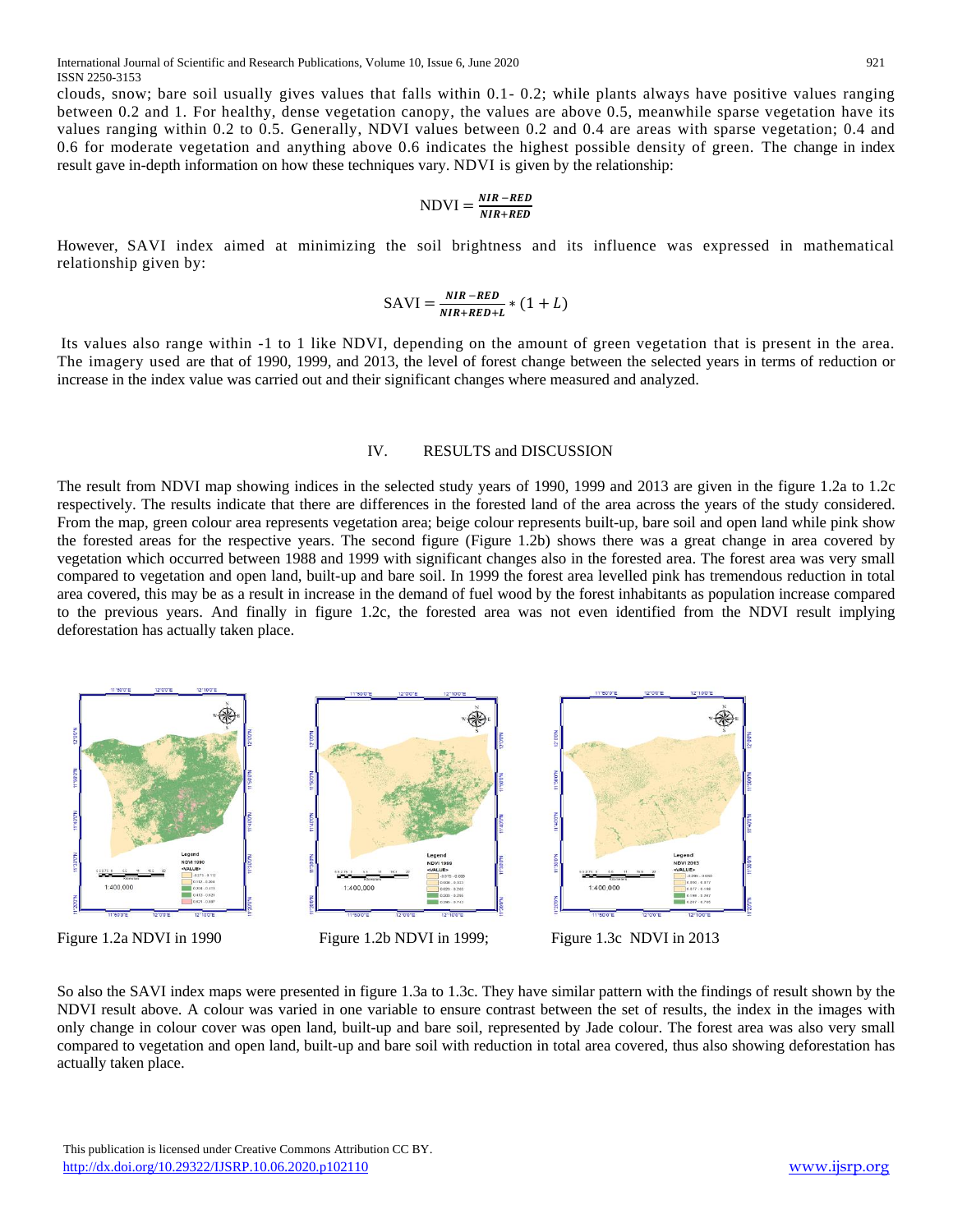International Journal of Scientific and Research Publications, Volume 10, Issue 6, June 2020 922 ISSN 2250-3153



Figure 1.3a SAVI in 1990 Figure 1.3b SAVI in 1999; Figure 1.3c SAVI in 2013

Analysing the total area covered by vegetation, open land and forest for the study period. Table 1.1, shows the total area covered by each index for the NDVI map, forested land reduced from 98.176 km<sup>2</sup> to 0 km<sup>2</sup>, Open Land, Built -up and Bare Soil increased from  $887.213$  km<sup>2</sup> to 2046.135 km<sup>2</sup> and vegetation reduced from 1380.189 km<sup>2</sup> to 319.443 km<sup>2</sup>. It can be deduced that, there is a significant change in the index cover from 1990 to 2013. For percentage of area covered by NDVI, Table 1.2, the forest area decrease from 4.451 % in 1990 to 0.00 % in 2013, the vegetation cover also changes from 63.351% in 1990 to 13.503% in 2013, while the open land, built-up and bare soil increase from 32.499% in 1990 to 86.497% in 2013.

| Table 1.1 Total area covered by each NDVI index |               |               |                           |
|-------------------------------------------------|---------------|---------------|---------------------------|
| Cover Type                                      | 1990 $(km^2)$ | 1999 $(km^2)$ | $2013$ (km <sup>2</sup> ) |
| <b>Forested Land</b>                            | 98.176        | 6.42          |                           |
| Open Land, Built -up and Bare Soil              | 887.213       | 1571.542      | 2046.135                  |
| Vegetation                                      | 1380.189      | 787.616       | 319.443                   |
| Total                                           | 2365.578      | 2365.578      | 2365.578                  |

| Table 1.2 Percentage of area covered by each NDVI index |          |          |          |
|---------------------------------------------------------|----------|----------|----------|
| Cover Type                                              | 1990 (%) | 1999 (%) | 2013 (%) |
| <b>Forested Land</b>                                    | 4.15     | 0.271    | 0        |
| Open Land, Built –up and Bare Soil                      | 32.499   | 66.433   | 86.497   |
| Vegetation                                              | 63.351   | 33.295   | 13.503   |
| Total                                                   | 100      | 100      | 100      |

Table 1.3 shows the total area covered by each index for SAVI map, forested land reduced from 114.824 km<sup>2</sup> to 0 km<sup>2</sup>, Open Land, Built –up and Bare Soil increased from 718.806 km<sup>2</sup> to 1998.634 km<sup>2</sup> and vegetation reduced from 1531.948 km<sup>2</sup> to 366.944 km<sup>2</sup>. These indicate there is a change in the index cover from 1990 to 2013. Table 1.4 presents the percentage of area covered by each SAVI index, so also the pattern of change by exhibit same characteristics as former, from Table 1.4, the forested area decrease from 4.854% to 0.00% while vegetation change from 64.759% in 1990 to 15.512% in 2013.

| Table 1.3 Total area covered by each SAVI index |               |               |                           |  |
|-------------------------------------------------|---------------|---------------|---------------------------|--|
| Cover Type                                      | 1990 $(km^2)$ | 1999 $(km^2)$ | $2013$ (km <sup>2</sup> ) |  |
| Forested Land                                   | 114.824       | 7.704         |                           |  |
| Open Land, Built –up and Bare Soil              | 718.806       | 1444.221      | 1998.634                  |  |
| Vegetation                                      | 1531.948      | 913.635       | 366.944                   |  |
| Total                                           | 2365.578      | 2365.56       | 2365.578                  |  |

 This publication is licensed under Creative Commons Attribution CC BY. <http://dx.doi.org/10.29322/IJSRP.10.06.2020.p102110> [www.ijsrp.org](http://ijsrp.org/)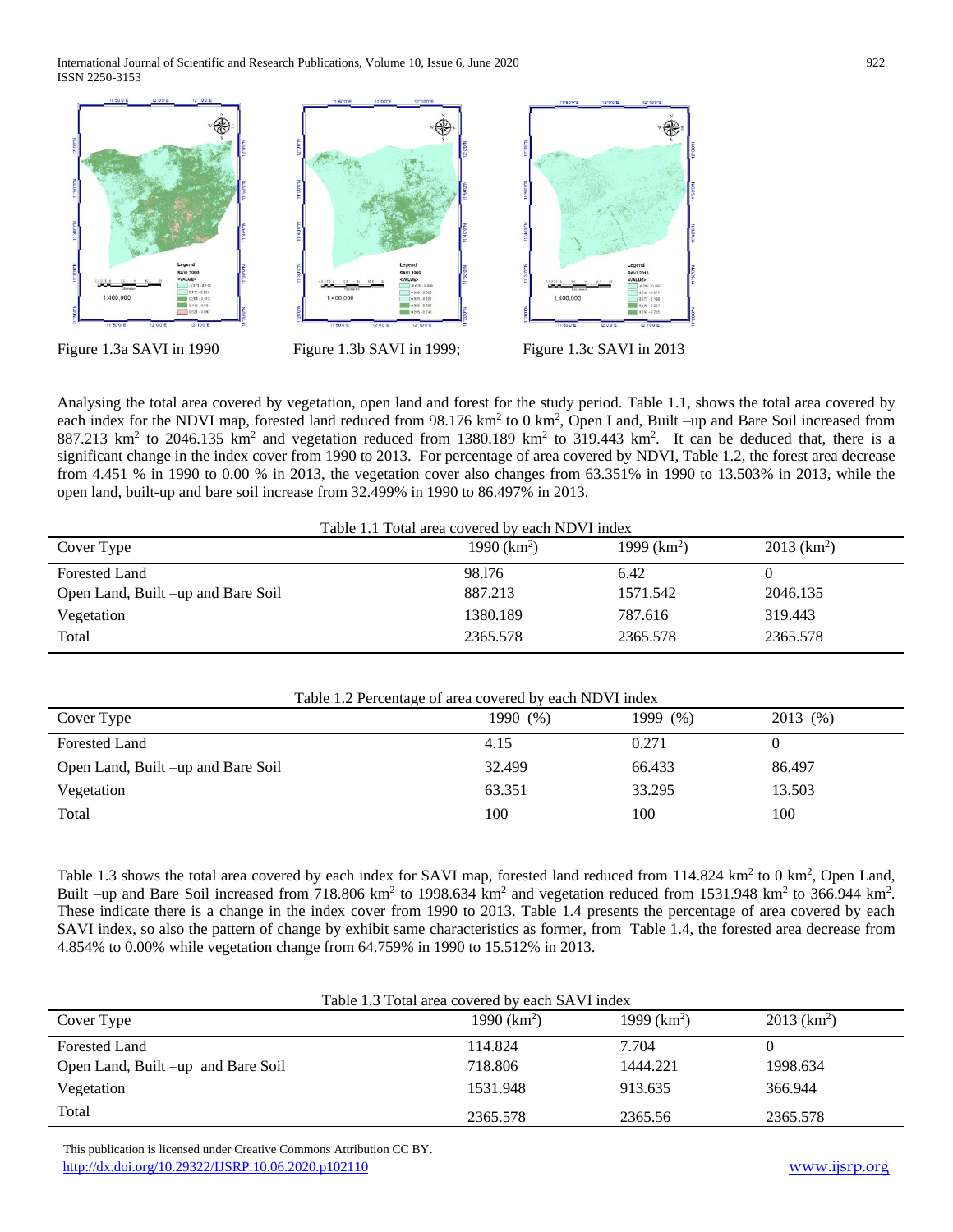| Table 1.4 Percentage of area covered by each SAVI index |          |             |          |
|---------------------------------------------------------|----------|-------------|----------|
| Cover Type                                              | 1990 (%) | 1999 $(\%)$ | 2013 (%) |
| <b>Forested Land</b>                                    | 4.854    | 0.326       |          |
| Open Land, Built -up and Bare Soil                      | 30.387   | 61.052      | 84.488   |
| Vegetation                                              | 64.759   | 38.622      | 15.512   |
| Total                                                   | 100      | 100         | 100      |

The result of the percentage in the differences in index covered by NDVI and SAVI were presented in Table 1.5 and 1.6. From Table 1.5 the results, SAVI shows an appreciable area than NDVI in only vegetation index and forested areas for all the study period in terms of the total area covered by the respective index giving positive difference. The total net area covered ranges from  $+1.284 \text{ km}^2$ to  $+151.759$  km<sup>2</sup> for the study period. Negative difference was observed in the result of the index produced by Open Land, Built –up and Bare Soil ranging from  $-47.501 \text{ km}^2$  to  $-168.407 \text{ km}^2$ . For the percentage results, SAVI shows an appreciable percentage than NDVI in vegetation index and forested areas for all the study period. So positive was observed. The index cover for open land, builtup and bare soil receive negative variations, this synonymous as inverse of proportionality curve. This is as a result of the value 'L' used in the formula for deducing the results. The net vegetation difference between two index maps varies from +9.906% to +18.705% and from +14.466% to 0.000% for forested area as produced by the two different methods. The index cover for Open Land, Built –up and Bare Soil shows decrease over the years and ranges from -13.343% in 1990 to -2.321% in 2013.

| Table 1.5 Difference in cover area by NDVI and SAVI index |               |               |                           |
|-----------------------------------------------------------|---------------|---------------|---------------------------|
| Cover Type                                                | 1990 $(km^2)$ | 1999 $(km^2)$ | $2013$ (km <sup>2</sup> ) |
|                                                           |               |               |                           |
| <b>Forested Land</b>                                      | 16.611        | 1.284         |                           |
| Open Land, Built –up and Bare Soil                        | $-168,407$    | $-127.321$    | $-47.501$                 |
| Vegetation                                                | 151.759       | 126.019       | 47.501                    |
| Difference                                                |               | 0             |                           |

| Table 1.6 Difference in percentage of cover by NDVI and SAVI index |           |          |          |
|--------------------------------------------------------------------|-----------|----------|----------|
| Cover Type                                                         | 1990 (%)  | 1999 (%) | 2013 (%) |
| Forested Land                                                      | 14.466    | 16.667   |          |
| Open Land, Built –up and Bare Soil                                 | $-13.343$ | $-8.101$ | $-2.321$ |
| Vegetation                                                         | 9.906     | 13.793   | 18.705   |

# V. CONCLUSION

From the results presented above, the comparism of results for forested area using NDVI and SAVI gave variation in total area attributed to the forest zones, despite showing similar pattern and behaviour, but the differences in the forested area becomes a problem. This implies that the total area affected by forest changes in NDVI and SAVI are not in any way the same. The study clearly shows that there was a decrease in the forested area over the study period and it might has been affected by cutting down of trees, bio fuel, agricultural land, built-up and etc. Population can also be major factor responsible for deforestation as increase in population can extend family demand on agricultural land or building site for households (Lorena *et al.,* 2015). Population is also a major factor responsible for deforestation as increase in population can extend family demand on agricultural land or building site for households. Measures on finding afforestation for a sustainable Environmental management should be made as government policy and implemented for forest restoration and guard against land degradation. Forest changes shows effectively that there exist a similarity in the pattern measured with both techniques, but when the need to obtained actual areas of changes, care must be taken to select the most appropriate one.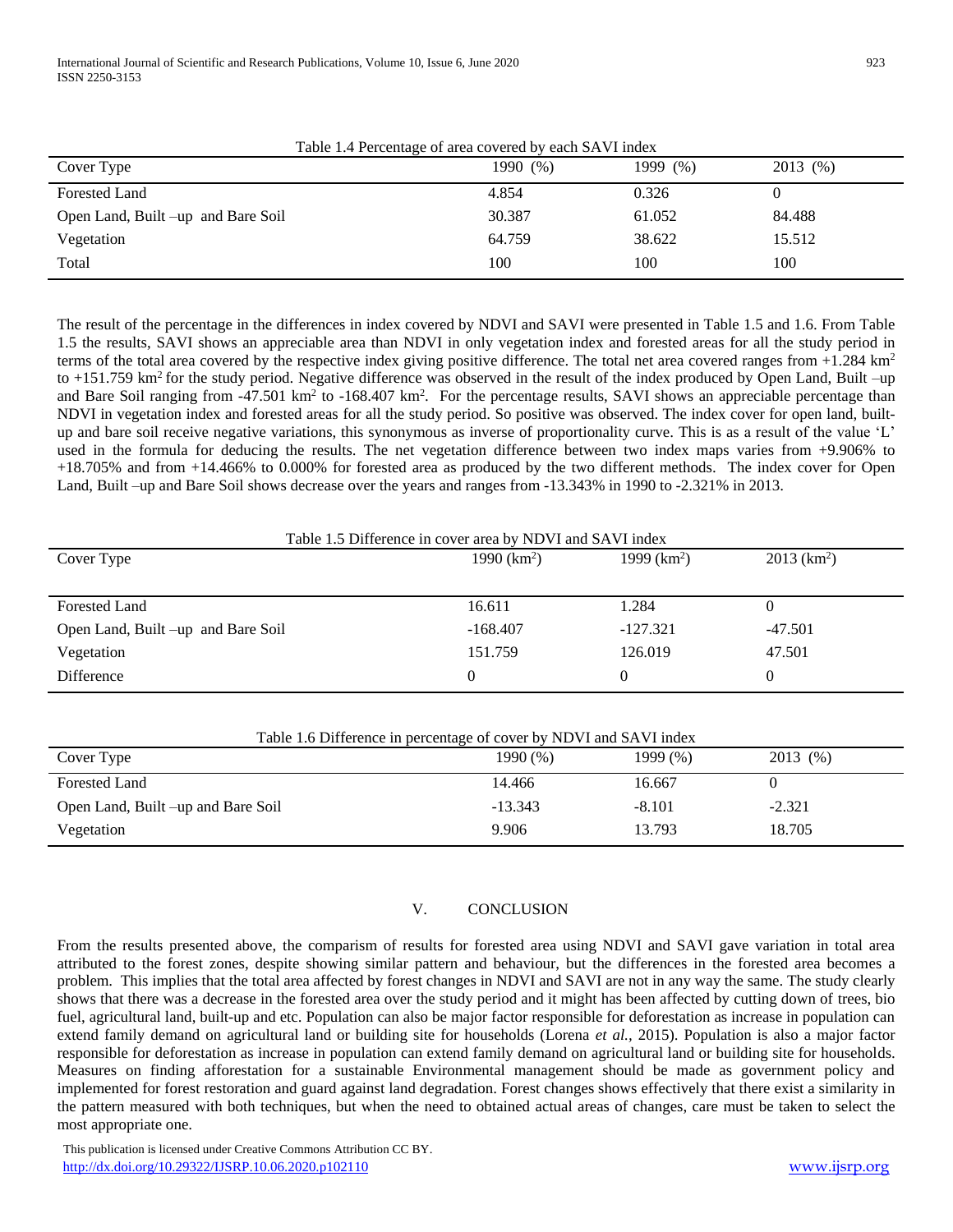#### VI. RECOMMENDATIONS

In view of the result analyzed, the study recommends the use of higher resolution imagery in determination of similar variation pattern as it will enhances better index map. To recover lost forested areas, the following measures should be put in place:

- (i) Good policy that will lead to avoidance of further deforestation.
- (ii) Providing alternative energy source to bio-fuel consumption.
- (iii) Replacement of felled trees with another to regenerate the lost species.
- (iv) Improved agricultural practices.

#### **REFERENCE**

- Ayoola, A. A., Oloyude S. O., and Aborisade D. K. (2012). Remote Sensing and GIS Application for Forest Reserve Degradation Prediction and Monitoring. First FIG Young Surveyors Conference- Workshop1.2,6208 (Knowing to Create the Future). Rome, Italy.
- Derouin Sarah, (2019). Deforestation: Facts, Causes and Effects. Live Science US Inc Internationl media group and leading digital publisher [www.livescience.com/27692-deforestation.html](http://www.livescience.com/27692-deforestation.html)
- Doug, B., Pipa, E., Jorda, F., and Sharon, S. (2014). Deforestation Success Stories: Tropical Nations where Forest Protection and Reforestation Policies have Worked. Union of Concerned Scientists.
- Ever Green Award (2020). Deforestation [www.evergreen.org/our-causes/priority-causes/deforestation.html](http://www.evergreen.org/our-causes/priority-causes/deforestation.html) (Last accessed 11/04/2020)
- Fire and Deforestation in the Brazilian Amazon (2019). Congressional Research Service In Focus [www.crs.gov](http://www.crs.gov/) 7-5700 (Last accessed 13/04/2020)
- Finer, M. and Mamani, N. (2019). Deforestation Impacts for Protected Areas in the Colombian Amazon. Monitoring of the Andean Amazon Project (https://maaproject.org MAAP) #106 Conservación Amazónica (ACCA). Pp. (9)
- Global Forest Goals and Targets of the UN Strategic Plan for Forest 2030 (2019). United nations, department of economic and social affairs published by United nations New York.
- Jayme, A. P., Gisele, R. W., Marcelo, M. W., Elizabeth, N. and Barry, S. (2019). Impacts of Forestation and Deforestation on Local Temperature Across the Globe. Journal Plos One Volume 14(3)
- Juliano, A., Clarissa, G. (2019). Combating Illegal Deforestation: Strengthening Command and Control is Fundamental. Climate Policy Initiative.
- Kanati, M., Alexander, K. S., (2019). Effect of Deforestation in Kurmi LGA, Taraba State Nigeria. Journal of Advance Research in Social and Behavioural Science ISSN 2462-1951 Volume 14 issue 1 pp 16-28.
- Kemen, G. A., Amanda, S., Yaofeng, G. and Prasad, S. K., (2019). What Causes Deforestation in Indonesia. Environmental Research Letters. Volume 14. https//doi.org/10.1088/1748-9326
- Lalisa, A. D., Joanes, A., Peter, A. M., Alemayehu, N. A., Belachew, G., Judith, M. N. and Florence, B. (2019). Deforestation and Forest Degradation as an Environmental Behaviour: Unpacking Realities Shaping Community Actions. Journal Land.
- Lorena, H. G., Paolo, O. C., Hugh, E., Robert, N. and Christopher, M. (2015). Monitoring Deforestation and Forest Degradation in the Context of REDD+ Lessons from Tanzania No. 124, June cifor.org Pp. (1-7)
- Muhammad, A. I. (2019). Assessment of the Causes and Future Deforestation in the Mountainous Tropical Forest of Tomor Island, Indonesia. Journal of Mountain Science Volume 16 pp 2215-2231
- Targeting Zero Deforestation: Company Progress on Commitments that Count (2019). A Collabobrative Analysis between Trends and Ceres Based upon Supply Change data (Philip Rothrock, Senior Associate Prof Laura Weather, Associate

 This publication is licensed under Creative Commons Attribution CC BY. <http://dx.doi.org/10.29322/IJSRP.10.06.2020.p102110> [www.ijsrp.org](http://ijsrp.org/)